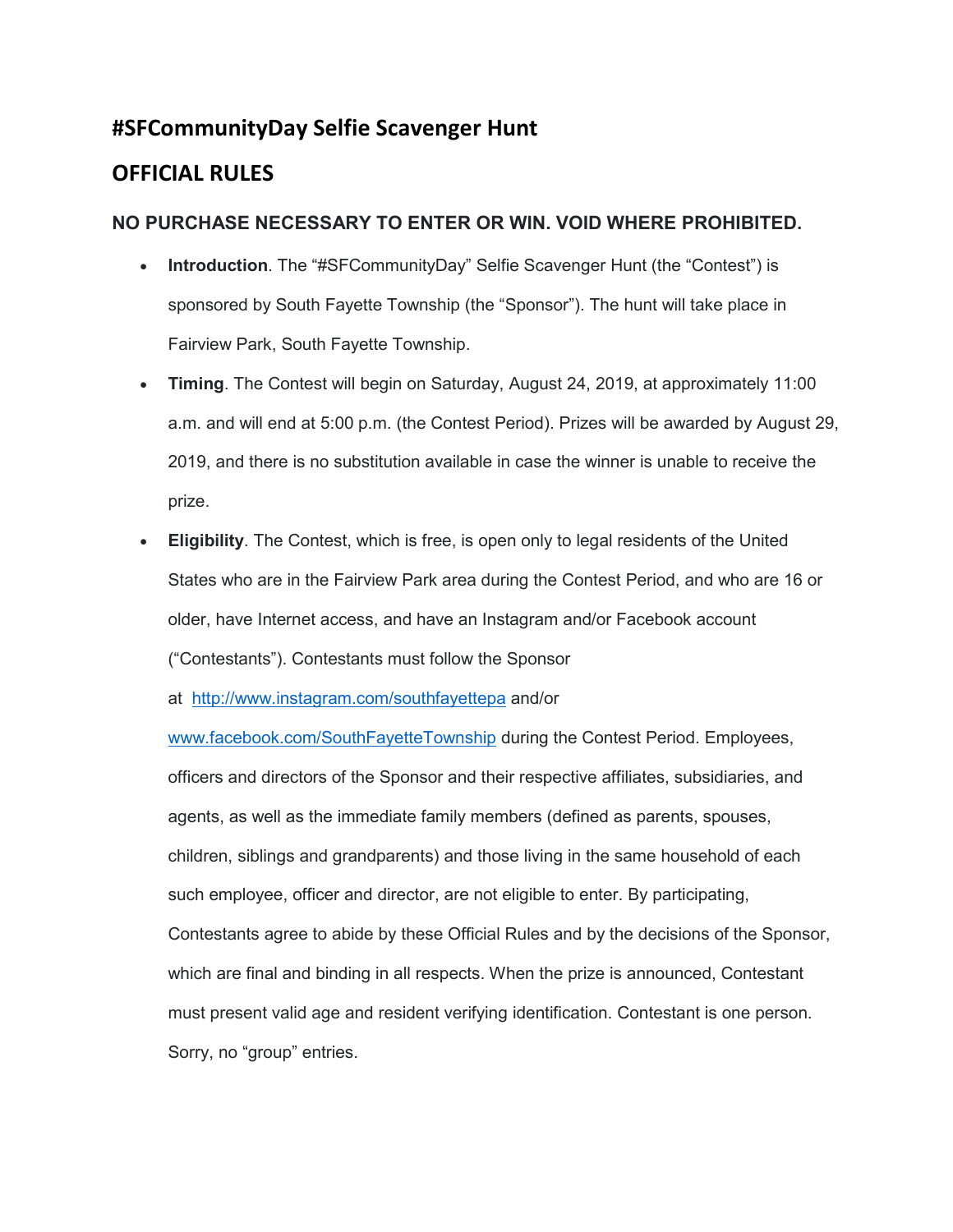- **Mandatory Instagram and Facebook Disclosure**. The Contest is in no way sponsored, endorsed or administered by, or associated with, Instagram or Facebook. Contestants are providing information to the Sponsor and not to Instagram or Facebook. The information Contestants provide will be used only for administering the Contest and for marketing purposes for the Sponsor.
- **Assumption of Risk.** This Contest is entered by you at your own risk. The nature of this Contest requires you to find various locations throughout Fairview Park, and may require you to do this quickly. You acknowledge you will obey all traffic and pedestrian laws. You recognize and acknowledge that there are certain inherent risks involved in traveling from one place to another, including the possibility of injury or death, and you assume those risks in participating in this Contest. Your safety is your responsibility and nothing in these rules shall be an inducement to you compromising your safety. Sponsor is not responsible for injury of any kind that you may sustain as a result of participating in this Contest.
- **How to Enter**. Prior to South Fayette Community Day on August 24, 2019, the Sponsor will release and advertise the Contest along with seven (7) picture opportunities. At approximately 11:00 a.m. on August 24 during the Contest Period, Contestants may post pictures of designated photo opportunities to Instagram or Facebook using the hashtag #SFCommunityDay. Each picture is an entry for the Contestant. Contestant can have up to seven (7) entries.
- **Selection of Winning Contestant**. The week after South Fayette Community Day, one (1) first-place winner and one (1) second-place winner will be selected randomly.
- **Prize**. First-place winner will win an Apple Watch, and the second-place winner will win a South Fayette Township swag bag. Once the prizes are awarded, the Sponsor will post a picture of the Winners on the @SouthFayettePA Instagram feed and the @SouthFayetteTownship Facebook page. The prize may not be exchanged for cash, is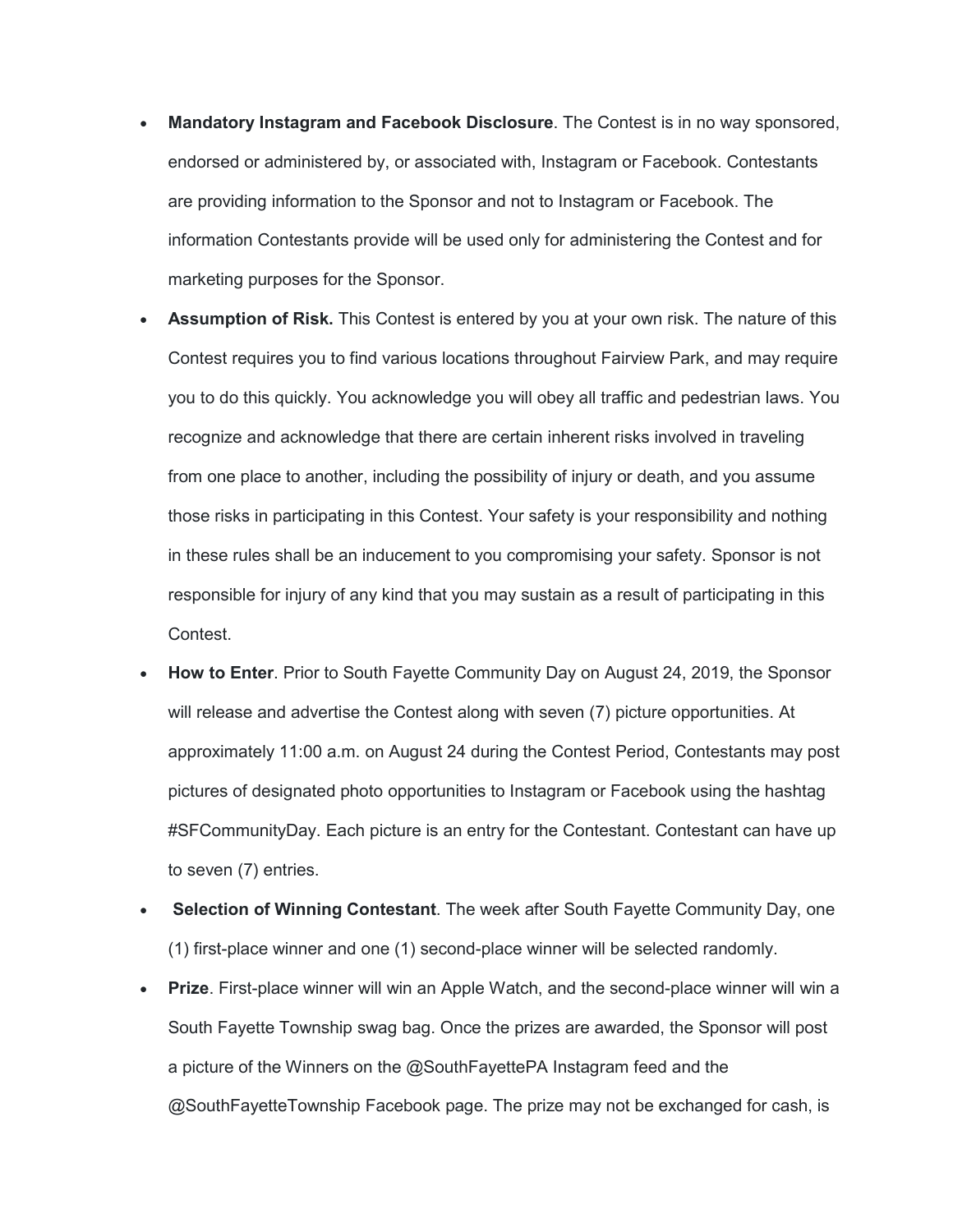non-transferable, non-refundable and non-saleable, and must be accepted "as awarded."

- **Publicity**. Participation in the Contest constitutes Contestant's consent for Sponsor to use Winners' name and likeness for advertising and promotional purposes in any media without further notice, payment or consideration, except where prohibited by law.
- **General Conditions**. Sponsor reserves the right to cancel, suspend or modify the Contest if fraud, safety, technical failures or any other factor impairs the integrity of the Contest, as determined by Sponsor in its sole discretion. Also, play nice: Sponsor reserves the right in its sole discretion to disqualify any individual it finds to be tampering with the entry process or the operation of the Contest or to be acting in violation of these Official Rules or in an unsportsmanlike or disruptive manner toward other Contestants. Any attempt by any person to deliberately undermine the legitimate operation of this Contest may be a violation of criminal and civil laws and, should such an attempt be made, Sponsor reserves the right to seek damages from any such person to the fullest extent permitted by law. Sponsor's failure to enforce any term of these Official Rules shall not constitute a waiver of that, or any other provision.
- **Release**. By participating in this Contest and accepting any prize, Winner agrees to release and hold harmless Sponsor, its subsidiaries and related companies, any company involved with the Contest, and each of their respective officers, directors, employees and agents from and against any and all liability for loss, harm, damage, injury, cost or any expense whatsoever including, without limitation, property damage, personal injury and/or death that may occur in connection with, participation in the Contest, or possession, acceptance and/or misuse of prize or participation in any Contest-related activity and for any claims based on publicity rights, defamation or invasion of privacy and merchandise delivery.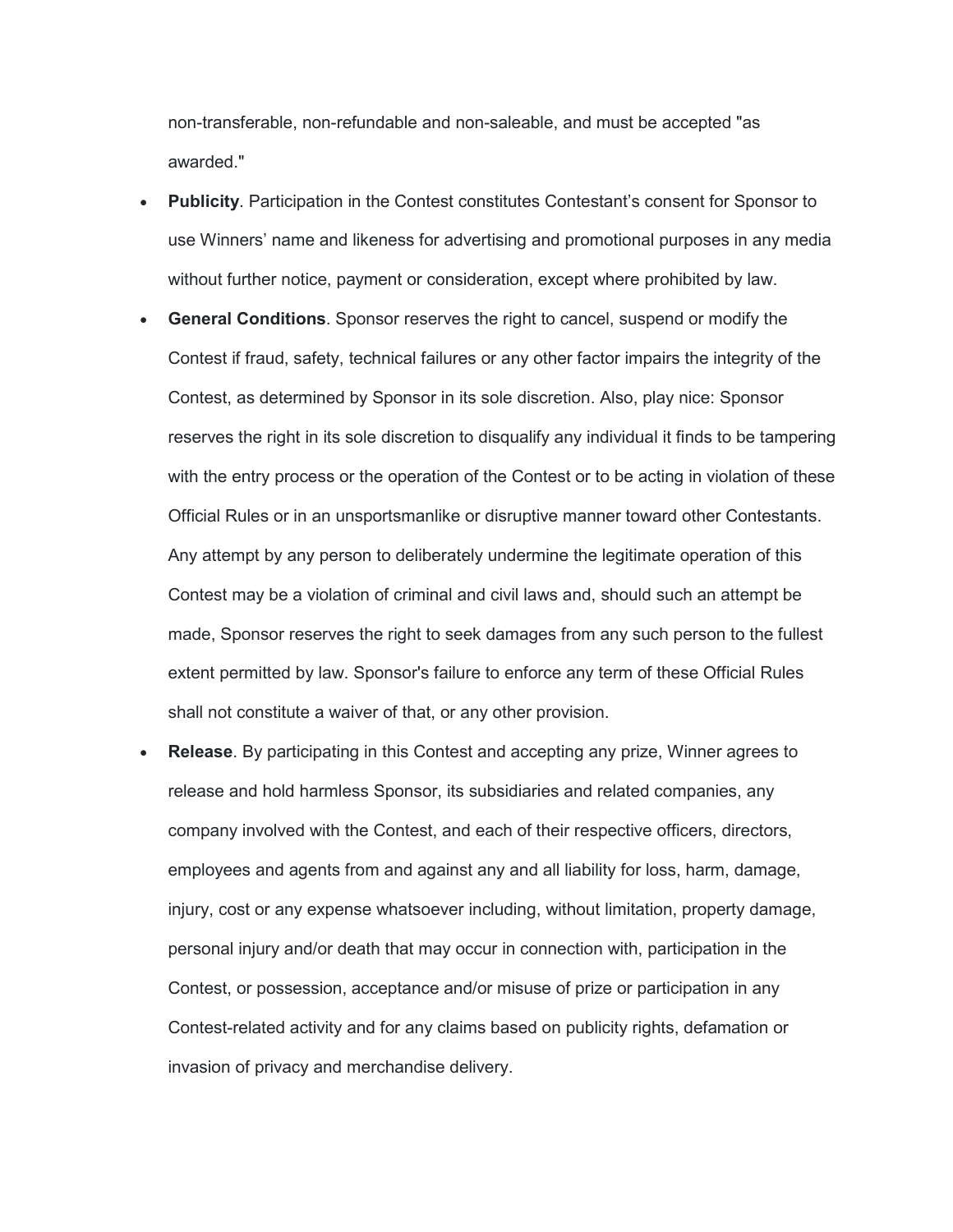- **Limitations of Liability**. Sponsor and any companies involved with the Contest are not responsible for (1) incorrect or inaccurate transcription of Contest information or late, lost, illegible, incomplete, misdirected attempts at claiming a Prize; (2) technical failures of any kind, including but not limited to the malfunctioning of any Internet, telephone, computer, network, hardware or software; (3) the unavailability or inaccessibility of any service; (4) unauthorized human intervention in any part of the entry process or the Contest; (5) electronic, human or other error which may occur in the administration of the Contest or the processing of entries; or (6) any injury or damage to persons or property, including but not limited to Contestant's computer and physical body, which may be caused, directly or indirectly, in whole or in part, from Contestant's participation in the Contest, acceptance or use of any prize, or from downloading any material from Sponsor's website(s), regardless of whether the material was prepared by Sponsor or a third party, and regardless of whether the material is connected to Sponsor's website by a hypertext link.
- **Disputes**. Contestant agrees that (1) any and all disputes, claims, and causes of action arising out of or connected with this Contest or any prizes awarded shall be resolved individually, without resort to any form of class action, and exclusively by the state and federal courts located in South Fayette Township, Pennsylvania; (2) any and all claims, judgments and awards shall be limited to actual out-of-pocket costs incurred, including costs associated with entering this Contest but in no event attorney's fees; and (3) under no circumstances will Contestant be permitted to obtain awards for and Contestant hereby waives all rights to claim punitive, incidental and consequential damages and any other damages, other than for actual out-of-pocket expenses, and any and all rights to have damages multiplied or otherwise increased. All issues and questions concerning the construction, validity, interpretation and enforceability of these Official Rules, or the rights and obligations of the Contestants or Sponsor in connection with the Contest, shall